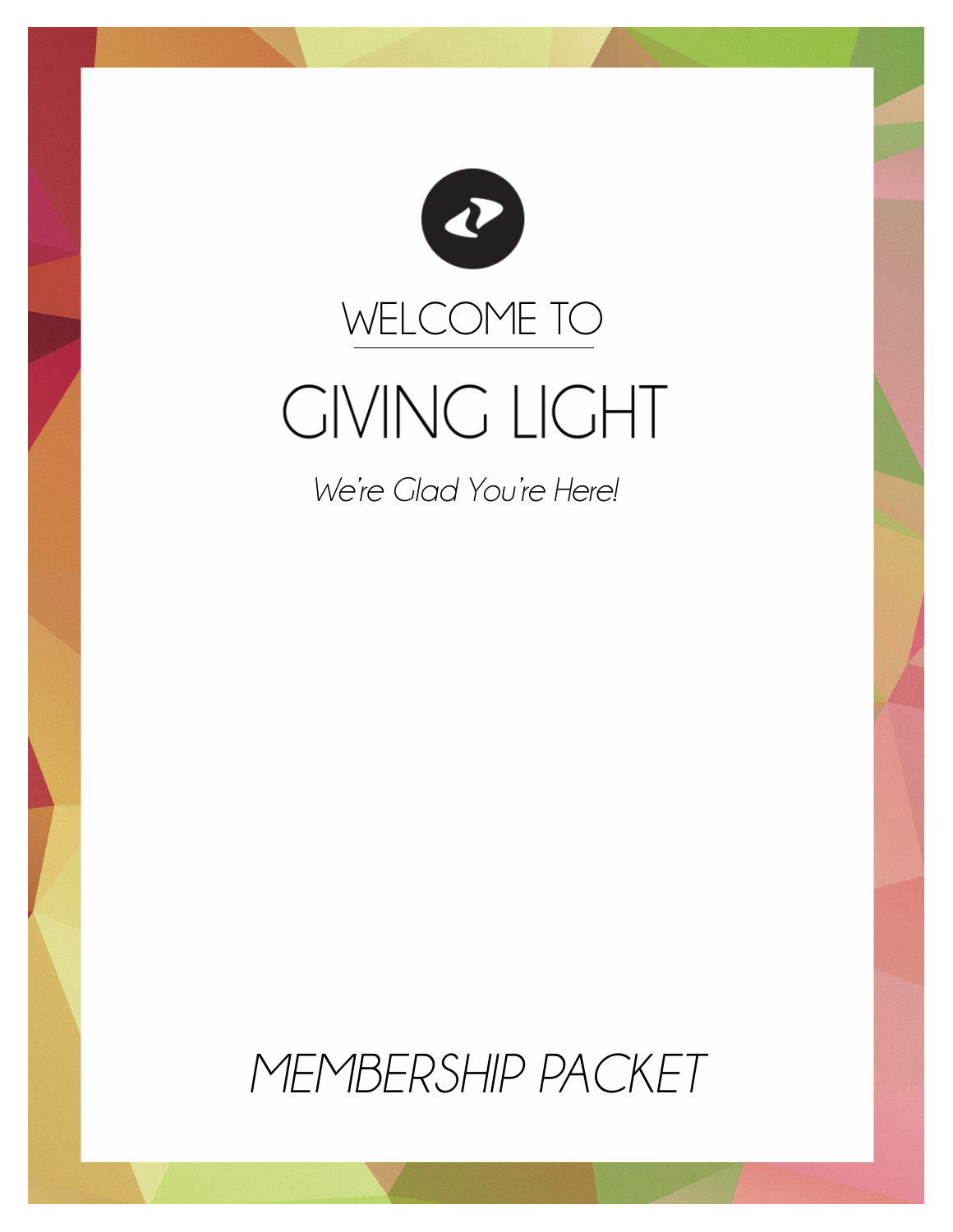

Giving Light's core values include bravery, covenant, and influence. It is a part of our DNA and culture to love deeply and from the heart. We are in covenant relationship with people around the world and we do not take lightly this bond that transcends geographical location—we celebrate those who stand at arms with us and are deeply committed to our success, as we are theirs.

There is, however, also a local expression of our heartbeat that thrives in a community of believers who worship together under one roof on a regular basis. These are ones who do not only consider themselves family from afar, but are intimately invested on a local level.

The purpose of our membership is to express your heart to be an active partner with the people and the vision of the local expression of Giving Light. It is a public declaration of our unified goals—to equip people to discover identity and activate purpose for Kingdom impact. It is a commitment to one another on the ground level and to our values and vision as a whole.

In October 2014, Prophetess Tinell Dickens prophesied over this church body, "Be as one. Be as one. Be as one." We believe that in this opportunity to either renew your commitment to this body or to do so for the first time that it is a public profession that will not only release a greater ability to flow as one in vision, but also release the blessing and life that is commanded by God where there is unity (Ps. 133). This is not a religious practice, but rather a testimony and a banner of commitment and celebration of being partnered together for such a time as this.

What we can do alone is not near as great as what we can do together—many members a part of one body. We welcome you, either as someone who already functions as a member, but would like to officially express it, or as someone acting as a member for the first time, to join with us in relationship, in service, and in heart.

We are excited for what God has in store for us, individually and together, as we walk in even greater unity and partnership for Kingdom influence. We believe that the best is yet to come as we stand united in the greatest days in history.

If God is so leading you, we welcome you to partner with us in this way. In a day and age where commitments are fleeting and sacrifice conditional, we want to represent a Kingdom model—those who love deeply, serve humbly, and rule justly with one voice under one King. We believe that in this unified and supportive culture, the vision will not only continue to grow, but to thrive like never before.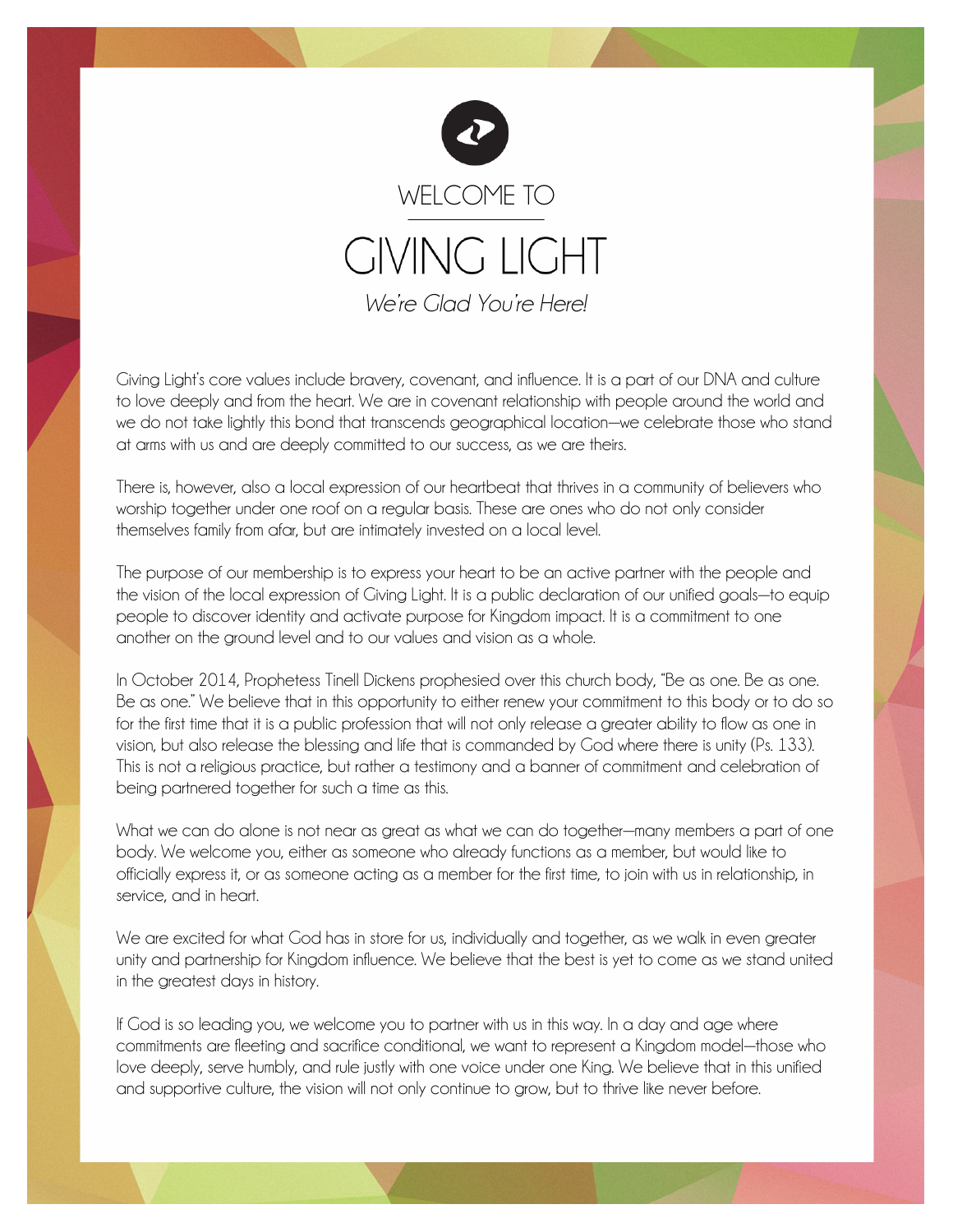

Welcome. We're glad you're here!

As a member of Giving Light you are entering an opportunity to be integrated into a community of believers where we honor, challenge, validate, defend, and care for one another through deep relationships of the heart. We value the Church as one body with many members, recognizing that we all have a unique part to play. Just as we celebrate the calling and vision of others, we also embrace the distinct purpose that we have as a culture that is called to equip all ages to discover identity and activate purpose for local and global impact. Our passion is to partner with those who connect to that purpose, to strengthen one another in the Lord so that we can impact our world for the Kingdom of God.

Please review this packet with your mind and with your heart. If who we are resonates with who you are, we would love for you to be a part of our family. As you step through our doors, we pray that through every hug, "hello," worship encounter, message, training, and testimony, you would simply and deeply know, "I am home."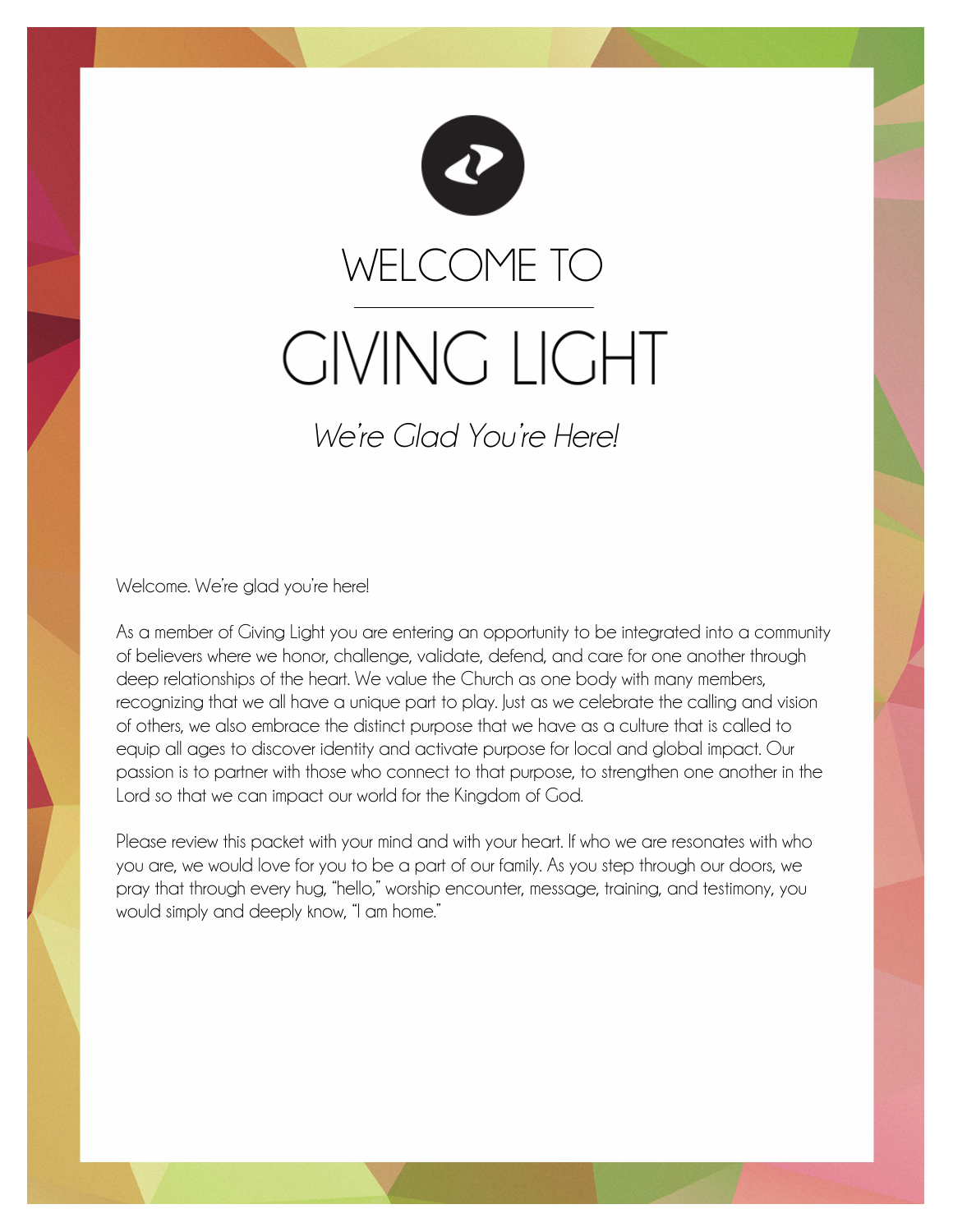

## **Requirements for Membership**

All membership applications are reviewed by the Board of Trustees and voted upon for approval.

- Must give clear evidence of your new birth in Christ (i.e. testimony of your salvation experience).
- Must live a consistent Christian lifestyle.
- Must be faithfully in attendance for at least three months.
- Must worship at Giving Light on a regular basis.
- Must regularly support Giving Light financially through your giving.
- Must subscribe to Giving Light's tenants of faith, vision, and values.
- Must maintain our culture of working together in love, unity, and trust (this includes speaking good of others without gossip or negative speech both inside and outside the church building).
- If you have recently accepted salvation, new believer's classes must be attended.

Note: After three consecutive months of missed attendance, the Board may vote to remove any member.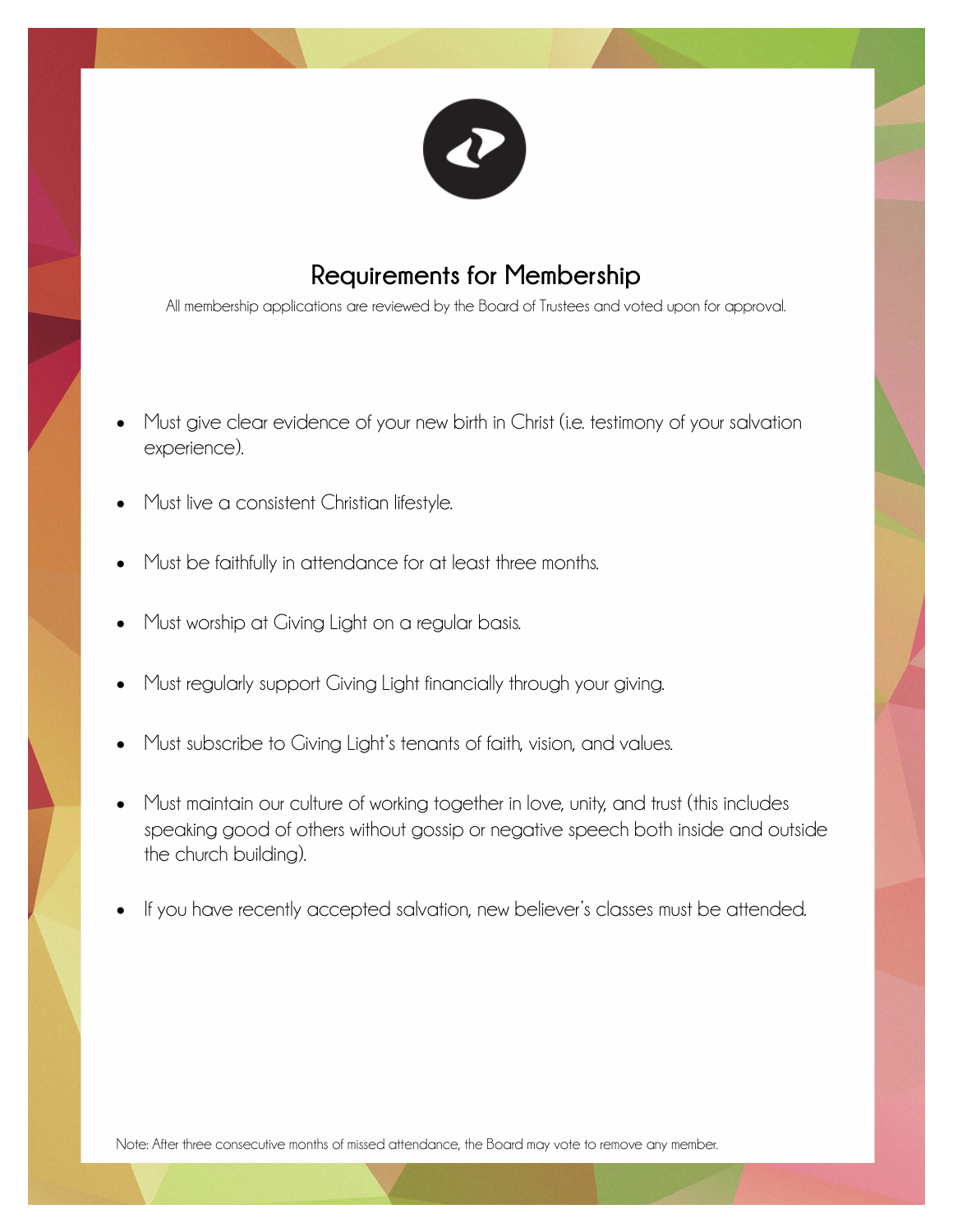

## **Tenants of Faith: What we Believe**

Giving Light Christian Fellowship is a Prophetic Apostolic church that believes these truths:

**We Believe** that The Bible is the inspired Word of God and the revealed will of God (II Tim. 3:15-17; I Peter 1:23-25; Heb. 4:12).

**We Believe** that there is one true Godhead comprised of the Father, Son, and Holy Spirit. All are coequal and coeternal (Matt. 28:19; I John 5:7). Jesus Christ, God manifest in the flesh, is the second member of the Godhead (Is. 9:6; John 1:1, 14).

**We Believe** that man was created in God's image. By voluntary transgression he fell and his only hope of redemption is in Jesus Christ, the Son of God (Gen. 1:26-31, 3:1-7; Rom. 5:12-21).

We Believe in salvation through the redemptive work of the shed blood of Jesus. Christ became sin and sickness, providing both salvation and healing for all mankind (Ps.103:3). This salvation comes by believing in your heart that God raised Jesus from the dead and confessing with your mouth, Jesus is Lord! (Rom. 3:24, 10:8-10; Eph. 2:8).

**We Believe** that the inward evidence to the believer is the direct witness of the Spirit (Rom. 8:16). The outward evidence to all men is a life of true holiness and love. (I John 3:23; John 13:35).

**We Believe** that Salvation is by faith in Jesus Christ and not by human works; however our works are evidence of our faith and will determine our rewards in eternity (Acts 16;3; Rom. 10:9-10, 14:10-12; II Cor. 5:10; Eph. 2:8-9; Titus 3:5-7; James 2:18).

We Believe that baptism in water is a declaration to the world that a believer has died with Christ and that they have been raised with Him to walk in newness of life (Matt. 28:19; Acts 10:47-48; Rom. 6:4).

**We Believe** that all believers are entitled to and should ardently expect and earnestly seek, the promise of the Father, the Baptism of the Holy Spirit, according to the command of Jesus Christ. With this comes the endowment of power for life and service, the bestowment of gifts and their uses in the work of the ministry. This experience is distinct from and subsequent to the experience of the new birth (Luke 24:49; Acts 1:4-8, 2:38-39, 10:44-46, 11:14-16, 15:7-9; I Cor. 12:1-31).

\*Tenants of faith vernacular has been simplified from the original in order to give better present-day understanding.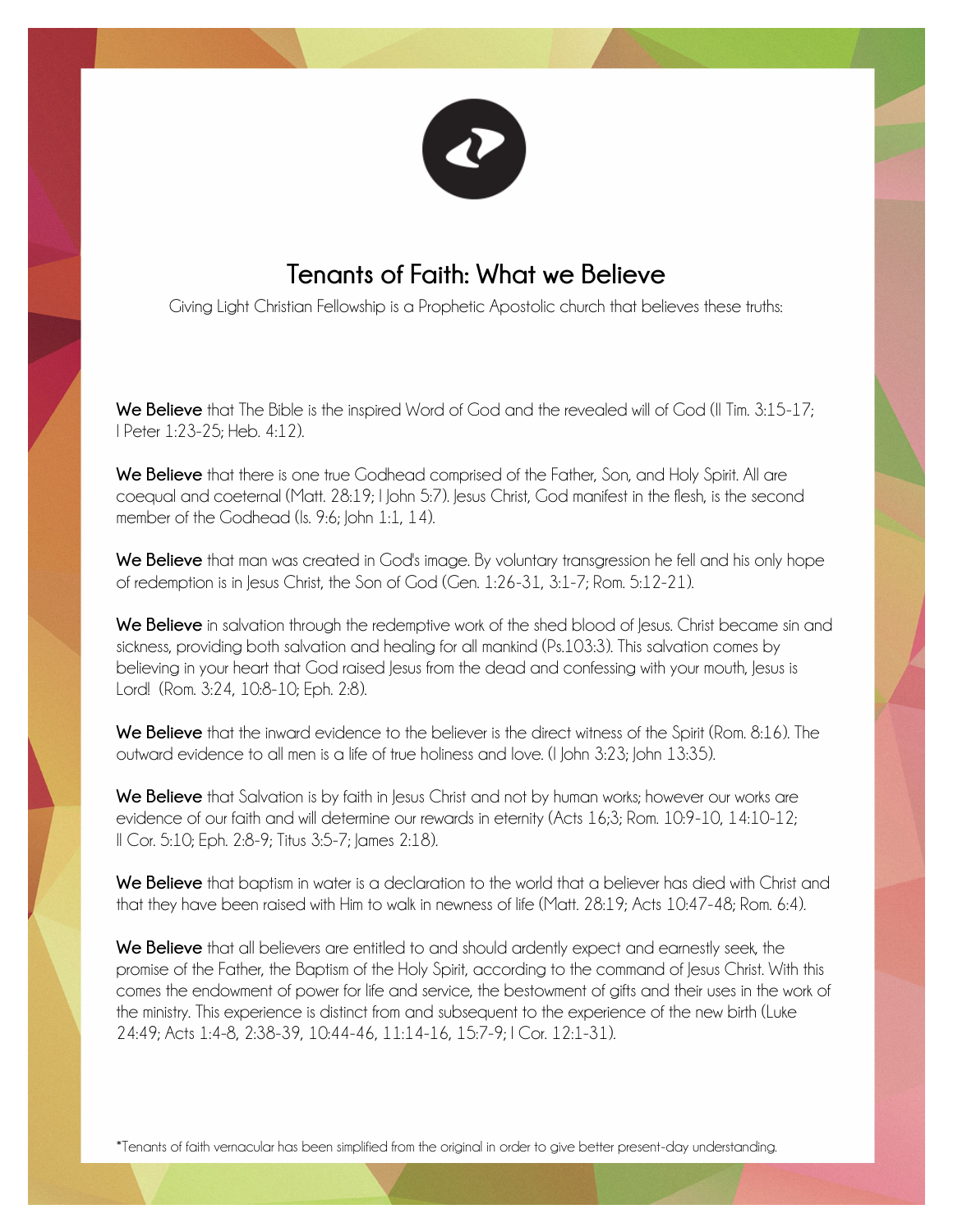

## **Tenants of Faith: What we Believe**

Giving Light Christian Fellowship is a Prophetic Apostolic church that believes these truths:

**We Believe** in the celebration of the Lord's Supper by eating of the bread and drinking of the cup is a remembrance of Jesus (I Cor. 11:24-30). We call this practice, "communion."

**We Believe** in the evidence of the baptism in the Holy Spirit: the full consummation of the baptism of believers in the Holy Spirit is evidenced by the initial physical sign of speaking with other tongues as the Spirit gives utterance and by the subsequent manifestation of spiritual power in public testimony and service (Acts 2:4, 10:44-46, 19:2,6, 1:8).

**We Believe** that the Church is the Body of Christ and that each believer is an integral part (Eph. 1:22, 2:19-22; Heb. 12:23).

We Believe in total prosperity: spiritually, mentally, physically, financially, and socially (John 3:3, 11; II Cor. 5:17-21; Rom. 10:9-10; II Tim. 1:7; Rom. 12:2; Is. 26:3; Is. 53:4,5; Matt. 8:17; I Peter 2:24; III John 1:2; Mal. 3:10-11; Luke 6:38; II Cor. 9: 6-10 Deut. 28:1-14; Prov. 3:4).

**We Believe** in the blessed hope that Jesus is coming again to gather all His Saints to Heaven (I Cor. 15:51-52; I Thess. 4:16-17; II Thess. 2:1).

We Believe that those who have not accepted the redemptive work of lesus Christ will suffer eternal separation from the Godhead (Rev. 19:20, 20:10-15).

**We Believe** in the millennial reign of Jesus: The return of our Lord Jesus Christ with His Saints from Heaven to rule and reign for one thousand years on earth as the Scripture promised (Rom. 11:25, 27: II Thess. 1:7; Rev. 19:11-16, 20:1-7) After this, there will be a new heaven and a new earth (Rev. 21).

**We Believe** in fostering a Kingdom culture that thrives through love, trust, honor, and unity. Gossip, dissention and criticism are not a part of our community, therefore, we believe in accountability and loving correction to support our covenant values of healthy, life-giving relationship (Matt. 18:15-18; 1 Tim. 5:19-20; 2 Tim. 4:1-2; Titus 1:12-13; Titus 2:13-15; Rev. 3:19).

\*Tenants of faith vernacular has been simplified from the original in order to give better present-day understanding.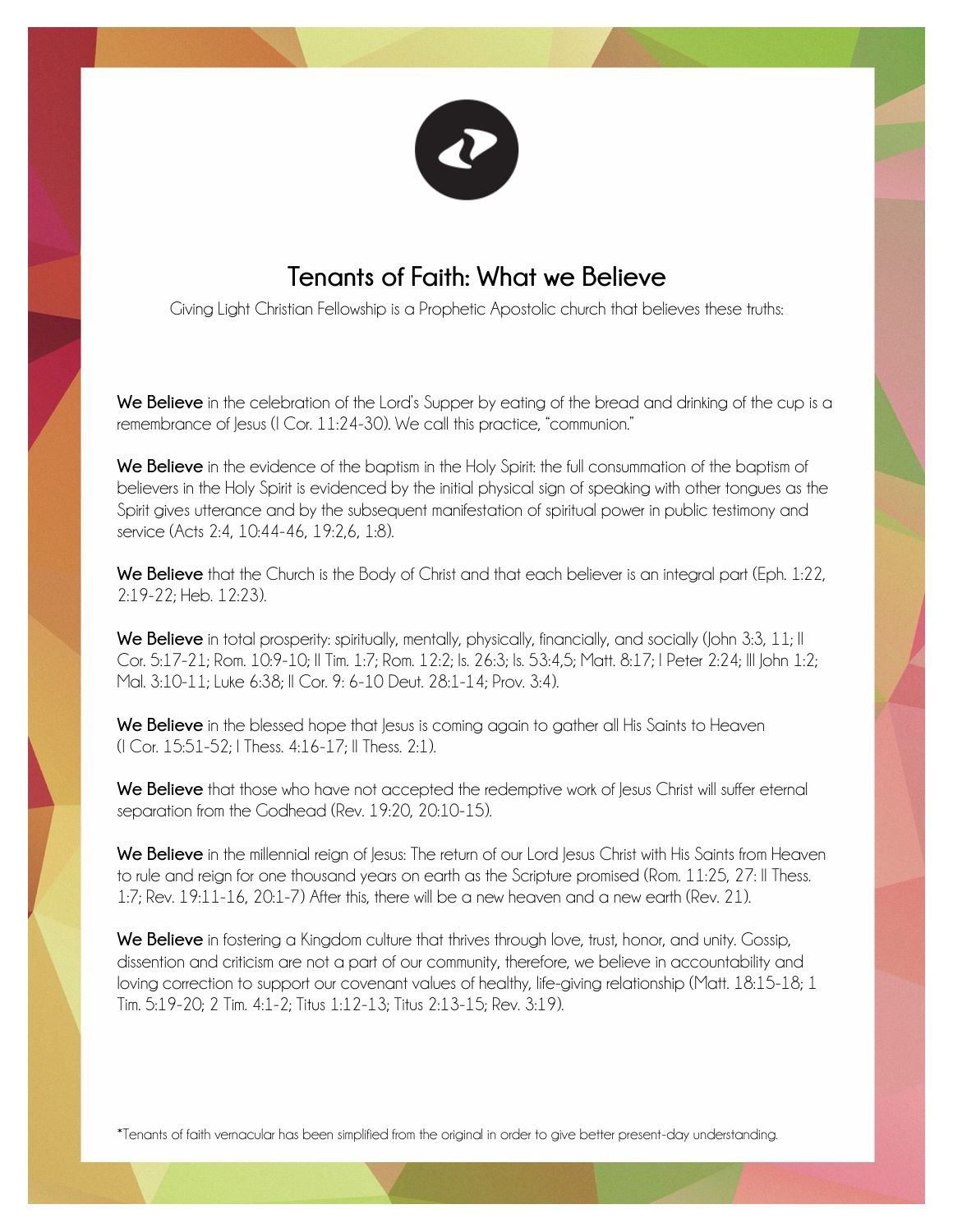

# **Our Purpose and Core Values**

#### **Purpose Statement:**

Equipping all ages to discover identity and activate purpose for local and global Kingdom impact.

#### **Core Values:**

A person's values are the true motivation behind what they do. At Giving Light, we have a defined set of values that you will find woven through every part of our unique expression. Our passion is to see shared values connect and for great partnerships to be formed. This collaboration creates an atmosphere where mutual validation and growth are fostered, as well as an empowering culture where personal purpose is activated and corporate vision fulfilled.

#### **Covenant**

Giving Light is a living family organism where relationship matters. We believe in cultivating and demonstrating the exchange of healthy life. We honor, challenge, validate, defend, and care for one another through deep relationships of the heart. These ties transcend geographical location, but bind through a deep commitment to one another's success.

#### **Bravery**

We are passionately committed to and demonstrating the Word, presence, and power of God. Because of this, we courageously and continually pursue Him to partner with what He is doing. Our mission is to pioneer and build platforms for God's Kingdom to be established on the earth. This passion creates a prophetic apostolic environment where faith is increased and the supernatural released. We believe in a God of the impossible and we will boldly go where He leads.

#### **Influence**

We firmly believe in the training and activation of every believer to establish the Kingdom of God wherever they go. Our hope is that Giving Light's equipping culture becomes a breeding ground for purpose, creativity, and strategy to be revealed, developed, and fulfilled. As this takes place, our goal is to see people of all ages continue to cultivate and activate what they receive—to be a righteous influence in every area of society and to see lives and cultures positively transformed.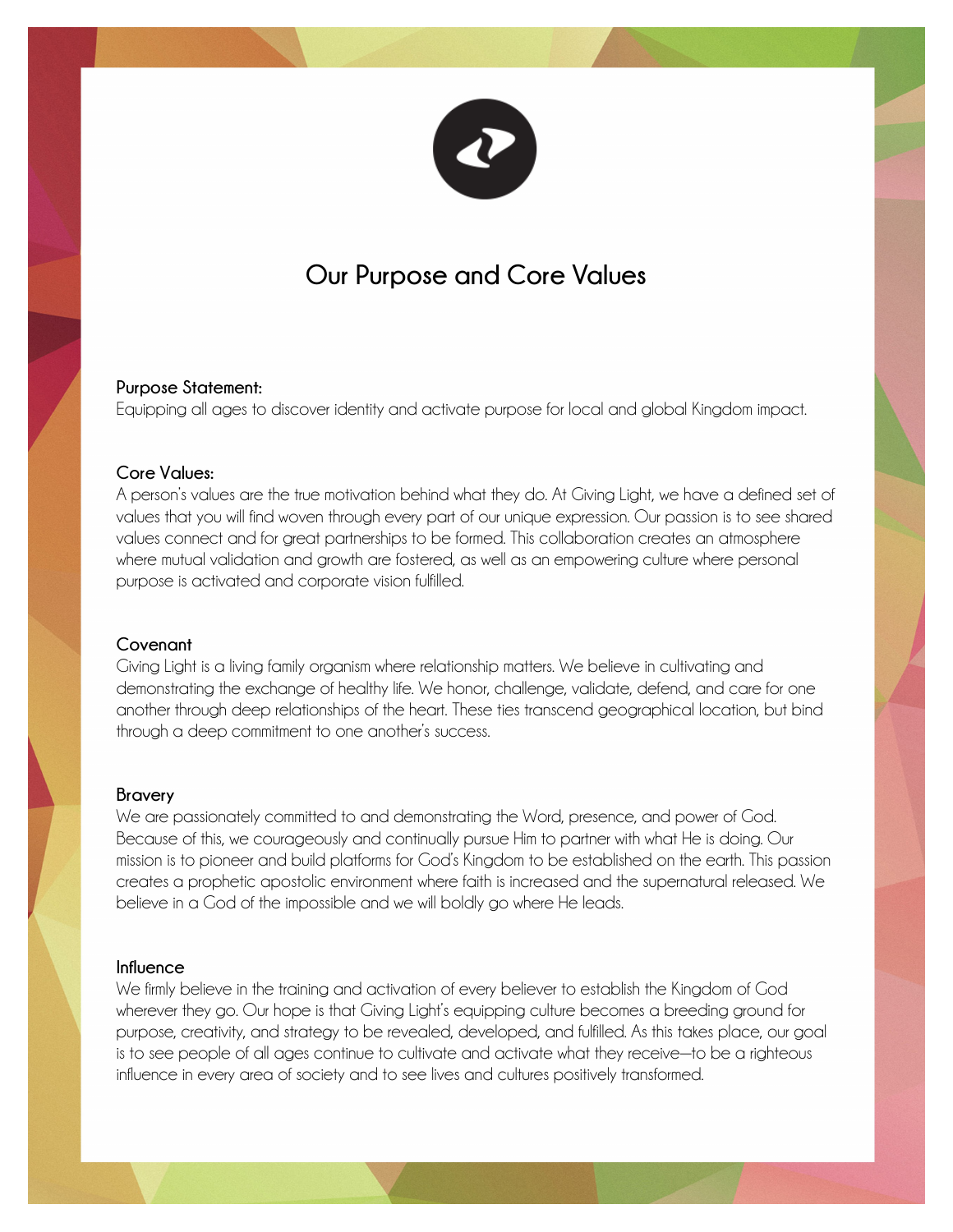### **Application for Membership to Giving Light Christian Fellowship**

*Note: Must be 16 years or older to apply for membership.*

| Birthdate: _______________________                                                                                                                                                                                                                                                                                                                                                   |
|--------------------------------------------------------------------------------------------------------------------------------------------------------------------------------------------------------------------------------------------------------------------------------------------------------------------------------------------------------------------------------------|
| Marital Status:<br>dating<br>divorced<br>separated widowed<br>single<br>engaged<br>married                                                                                                                                                                                                                                                                                           |
|                                                                                                                                                                                                                                                                                                                                                                                      |
| Will your spouse be attending Giving Light with you?<br>yes<br>no                                                                                                                                                                                                                                                                                                                    |
|                                                                                                                                                                                                                                                                                                                                                                                      |
| Name(s) and age(s) of children (if applicable):                                                                                                                                                                                                                                                                                                                                      |
| ——————————                                                                                                                                                                                                                                                                                                                                                                           |
|                                                                                                                                                                                                                                                                                                                                                                                      |
|                                                                                                                                                                                                                                                                                                                                                                                      |
| Will your children be attending Giving Light with you?<br>yes<br>no<br>If no, please explain                                                                                                                                                                                                                                                                                         |
| ,我们也不能在这里的人,我们也不能在这里的人,我们也不能在这里的人,我们也不能在这里的人,我们也不能在这里的人,我们也不能在这里的人,我们也不能在这里的人,我们也                                                                                                                                                                                                                                                                                                    |
|                                                                                                                                                                                                                                                                                                                                                                                      |
|                                                                                                                                                                                                                                                                                                                                                                                      |
|                                                                                                                                                                                                                                                                                                                                                                                      |
| Note: Giving Light uses email to keep members informed on upcoming events, activities, news, updates, etc.                                                                                                                                                                                                                                                                           |
|                                                                                                                                                                                                                                                                                                                                                                                      |
| Are you on Facebook?<br>yes<br>no<br>Note: We have a closed Facebook group specifically for those who regularly attend Giving Light. This group is used to<br>share testimonies, prayer requests, updates, and more. You will be added to the group upon your application's approval.                                                                                                |
| Age of water baptism: ________<br>Age of salvation: _________<br>Age of baptism in Holy Spirit: __________                                                                                                                                                                                                                                                                           |
| If you have not been baptized in either water or in the Holy Spirit, would you like to be?<br>yes<br>no                                                                                                                                                                                                                                                                              |
| By my signature below, I am stating that I want to be a member of Giving Light Christian Fellowship. I am acknowledging<br>that I am agreement with the tenants of faith, vision, values, and membership requirements for Giving Light as well as<br>expressing my desire to be an integrated part of this church family to worship, connect, grow, and support this living culture. |
| Date: ________________________                                                                                                                                                                                                                                                                                                                                                       |
|                                                                                                                                                                                                                                                                                                                                                                                      |